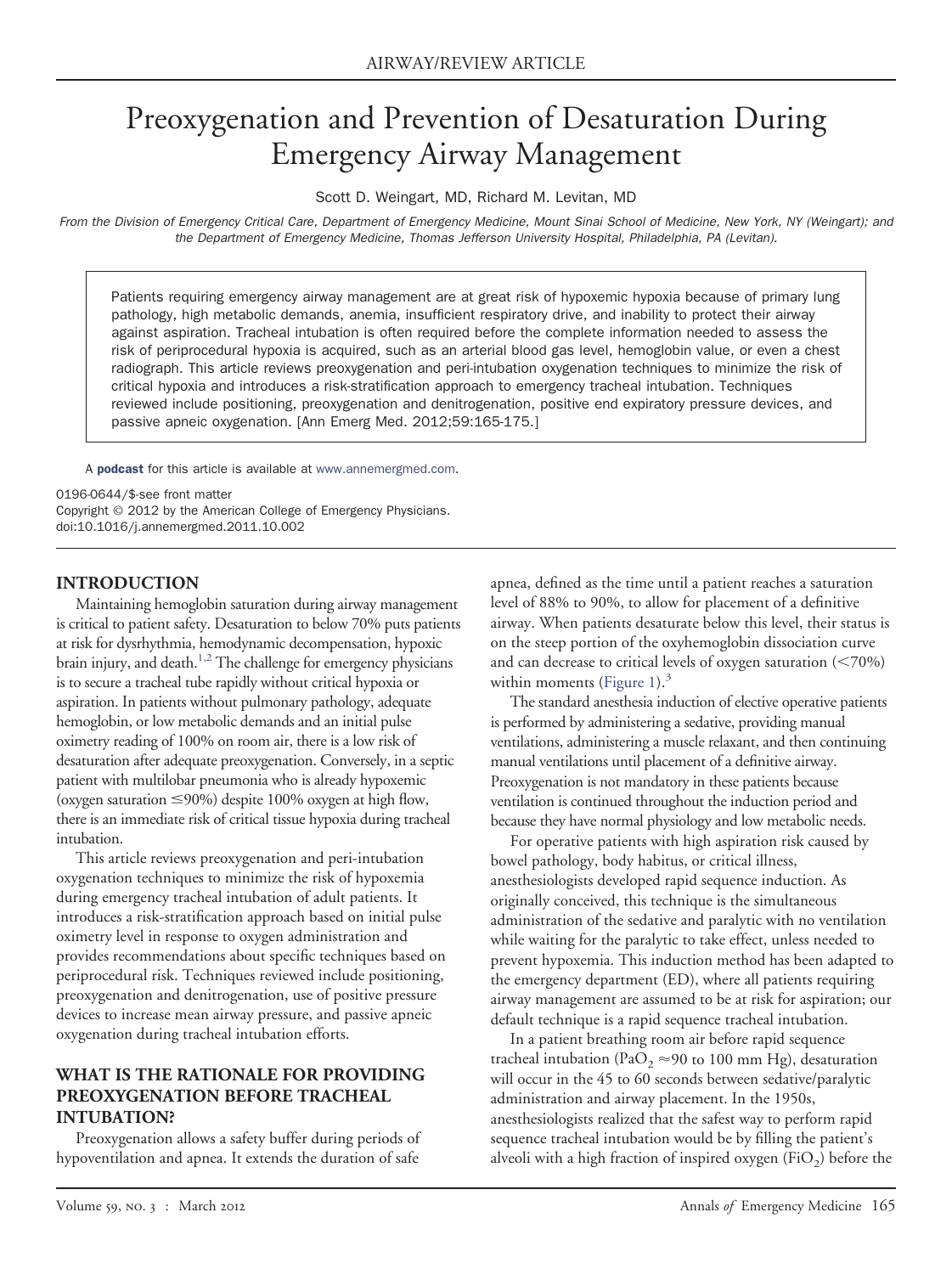

<span id="page-1-0"></span>Figure 1. Oxyhemoglobin dissociation curve demonstrates the SpO<sub>2</sub> from various levels of PaO<sub>2</sub>. Risk categories are overlaid on the curve. Patients near an  $SpO<sub>2</sub>$  of 90% are at risk for precipitous desaturation, as demonstrated by the shape of the curve.

procedure.<sup>[4](#page-8-2)</sup> Studies by Heller and Watson<sup>[5](#page-8-3)</sup> and Heller et al<sup>[6](#page-8-4)</sup> show markedly increased time to desaturation if the patients received preoxygenation with 100% oxygen rather than room air before tracheal intubation.<sup>[5,6](#page-8-3)</sup>

For preoxygenation in the ED, we have 3 goals: (1) to bring the patient's saturation as close to 100% as possible; (2) to denitrogenate the residual capacity of the lungs (maximizing oxygen storage in the lungs); and (3) to denitrogenate and maximally oxygenate the bloodstream.[7](#page-8-5) The first 2 goals are imperative; denitrogenating and oxygenating the blood adds little to the duration of safe apnea $^8$  because oxygen is poorly soluble in blood, and the bloodstream is a comparatively small oxygen reservoir compared with the lungs (5% versus 95%).

Recommendation: Preoxygenation extends the duration of safe apnea and is recommended for every ED tracheal intubation.

# **WHAT IS THE BEST SOURCE OF HIGH FIO2 FOR PREOXYGENATION?**

The duration of safe apnea times in most of the preoxygenation literature is predicated on anesthesia circuits that are capable of delivering 90% to 100%  $FiO<sub>2</sub>$  when used with a well-fitting mask. However, the usual source of oxygen during ED preoxygenation is a facemask with an oxygen reservoir. This device is erroneously referred to as the nonrebreather mask despite an absence of 1-way valves covering all of its ports. True nonrebreather masks set at 15 L/minute for patients with normal ventilatory patterns are capable of delivering near [9](#page-8-7)0%  $\mathrm{FiO_2}^9$  but these devices are rarely available in EDs. Standardly available nonrebreather masks at flow rates of 15 L/minute deliver only 60% to 70%  $FiO<sub>2</sub>$ , do not provide complete denitrogenation, and accordingly do not maximize the duration of safe apnea.<sup>9</sup>

Standardly available nonrebreather masks can deliver  $FiO_2$ greater than or equal to 90% by increasing the flow rate to 30 to 60 L/minute.<sup>[10](#page-8-8)</sup> Such flow rates may be achievable on most flow regulators in EDs by continuing to open the valve, though there will be no calibrated markings beyond 15 L/minute.

Some ED providers use the self-inflating bag-valve-mask device to provide preoxygenation. Bag-valve-mask devices lacking 1-way inhalation and exhalation ports will deliver only close to room air  $\rm{FiO}_2$  when not actively assisting ventilations.<sup>11,12</sup> Even with ideal 1-way valves, the devices will deliver oxygen only in 2 circumstances: the patient generates enough inspiratory force to open the valve or the practitioner squeezes the bag. In both circumstances, to obtain any  $FiO<sub>2</sub>$ above that of room air, a tight seal must be achieved with the mask, which usually requires a 2-handed technique.<sup>[13](#page-8-10)</sup> A bagvalve-mask device hovering above the patient's face provides only ambient  $FiO<sub>2</sub>$ .

Recommendation: Standard reservoir facemasks with the flow rate of oxygen set as high as possible are the recommended source of high  $FiO<sub>2</sub>$  for preoxygenation in the ED.

#### **FOR WHAT PERIOD OF TIME SHOULD THE PATIENT RECEIVE PREOXYGENATION?**

Ideally, patients should continue to receive preoxygenation until they denitrogenate the functional residual capacity of their lungs sufficiently to achieve greater than 90% end-tidal oxygen level.[14](#page-8-11) Although the mass spectrometers in many EDs allow the measurement of end-tidal oxygen levels, in practice this is rarely performed. Instead, expediency often demands an empiric timing of preoxygenation.

Three minutes' worth of tidal-volume breathing (the patient's normal respiratory pattern) with a high  $FiO_2$  source is an acceptable duration of preoxygenation for most patients.[15,16](#page-8-12) This tidal-volume breathing approach can be augmented by asking the patient to exhale fully before the 3-minute period.[17,18](#page-8-13)

Cooperative patients can be asked to take 8 vital-capacity breaths (maximal exhalation followed by maximal inhalation).[16,19,20](#page-8-14) This method generally can reduce the preoxygenation time to approximately 60 seconds.<sup>[16](#page-8-14)</sup> Unfortunately, many ill ED patients cannot take vital-capacity breaths.

The above times are predicated on a source of  $FiO<sub>2</sub>$  greater than or equal to 90% and a tightly fitting mask that prevents entrainment of room air.<sup>[21](#page-8-15)</sup>

Recommendation: Patients with an adequate respiratory drive should receive preoxygenation for 3 minutes or take 8 breaths, with maximal inhalation and exhalation.

#### **CAN INCREASING MEAN AIRWAY PRESSURE AUGMENT PREOXYGENATION?**

Mean airway pressure may be increased during preoxygenation through the use of techniques such as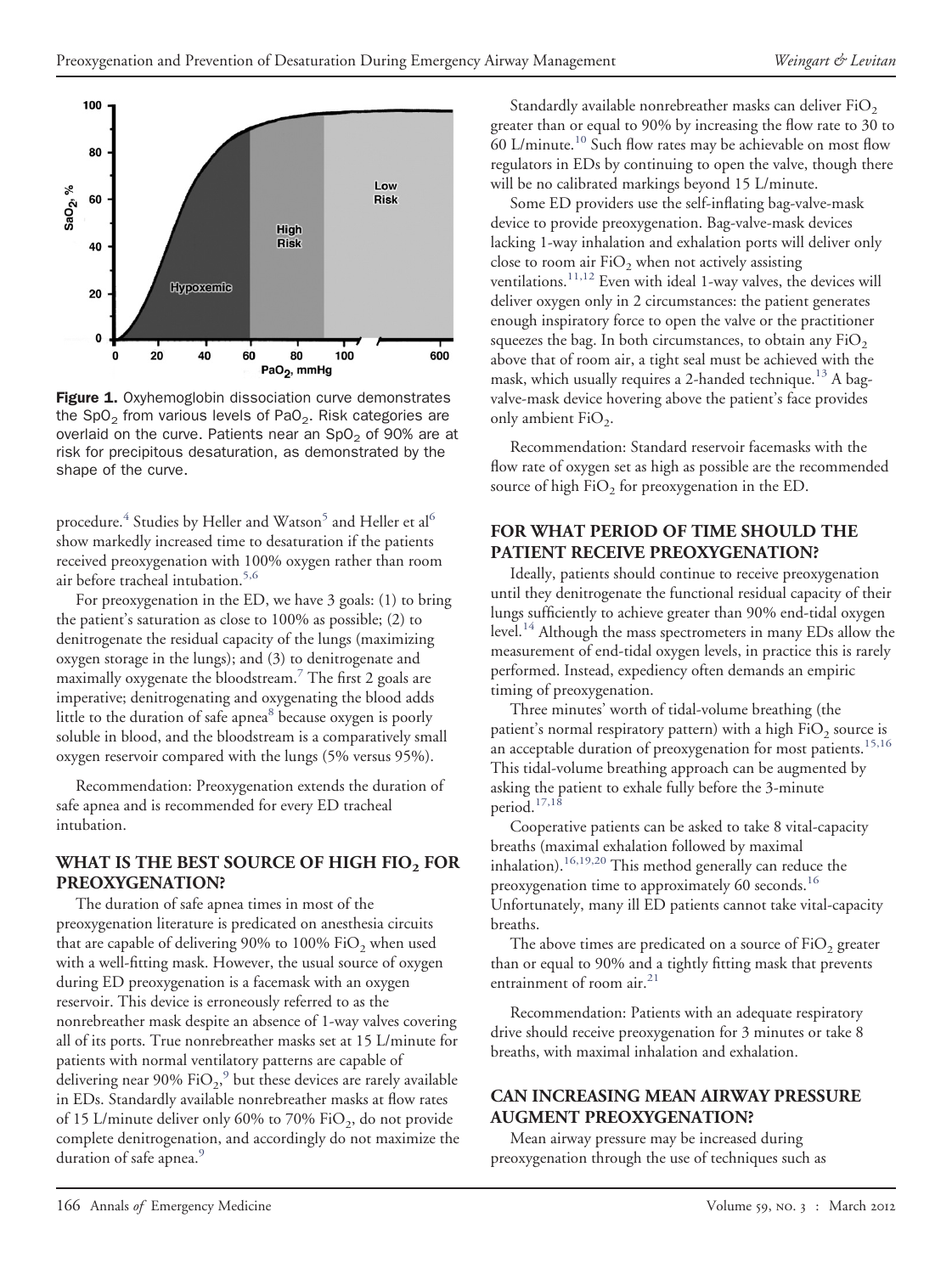| <b>Study</b>                  | <b>Patients</b>                                                      | <b>Intervention</b>                                                                                                                  | <b>Comparator</b>                           | <b>Outcome</b>                                                                                                                                                                                                     |
|-------------------------------|----------------------------------------------------------------------|--------------------------------------------------------------------------------------------------------------------------------------|---------------------------------------------|--------------------------------------------------------------------------------------------------------------------------------------------------------------------------------------------------------------------|
| Delay et al <sup>25</sup>     | RCT of 28 obese,<br>operative patients                               | Noninvasive ventilation                                                                                                              | Spontaneous ventilation<br>at zero pressure | The patients in the noninvasive<br>positive-pressure ventilation<br>group achieved faster and<br>more complete<br>denitrogenation than the<br>standard group, as<br>measured by an exhaled<br>oxygen level >90%.   |
| Futier et al <sup>26</sup>    | RCT of 66 obese,<br>operative patients                               | Two treatment groups: noninvasive<br>ventilation or noninvasive<br>ventilation with post-tracheal<br>intubation recruitment maneuver | Spontaneous ventilation<br>at zero pressure | At the end of preoxygenation,<br>PaO <sub>2</sub> was higher in the NPPV<br>and NPPV+RM groups<br>compared with the spont<br>vent group and remained<br>higher after TI and the onset<br>of mechanical ventilation |
| Cressey et al <sup>27</sup>   | RCT of 20 morbidly<br>obese women<br>undergoing<br>bariatric surgery | CPAP preoxygenation                                                                                                                  | Spontaneous ventilation<br>at zero pressure | Showed a 40-s increase in<br>time to desaturation through<br>the use of noninvasive<br>positive pressure.<br>Nonsignificant primary<br>outcome.                                                                    |
| Gander et $al^{28}$           | RCT of 30 morbidly<br>obese operative<br>patients                    | CPAP preoxygenation                                                                                                                  | Spontaneous ventilation<br>at zero pressure | The time until reaching a<br>saturation of 90% after<br>apnea was extended by a<br>minute in the CPAP group                                                                                                        |
| Herriger et al <sup>29</sup>  | RCT of 40 ASA I-II<br>operative patients                             | CPAP preoxygenation                                                                                                                  | Spontaneous ventilation<br>at zero pressure | Application of positive airway<br>pressure during induction of<br>anesthesia in adults<br>prolongs the nonhypoxic<br>apnea duration by $>2$ min                                                                    |
| Antonelli et al <sup>30</sup> | RCT of 26 hypoxemic<br>ICU patients<br>requiring<br>bronchoscopy     | Noninvasive ventilation                                                                                                              | Spontaneous ventilation<br>at zero pressure | The PaO <sub>2</sub> /FiO <sub>2</sub> ratio improved<br>in the noninvasive positive-<br>pressure ventilation group<br>and worsened in the high-<br>$FiO2$ -alone group                                            |

<span id="page-2-0"></span>

|  |  |  |  | <b>Table 1.</b> Evidence for increased mean airway pressure as a preoxygenation technique. |  |
|--|--|--|--|--------------------------------------------------------------------------------------------|--|

*RCT*, Randomized controlled trial; *NPPV*, noninvasive positive-pressure ventilation; *RM*, recruitment maneuver; *CPAP*, continuous positive airway pressure; *ASA*, American Society of Anesthesiologists; *TI*, tracheal intubation.

noninvasive positive-pressure ventilation. If patients have not achieved a saturation greater than 93% to 95% before tracheal intubation, they have a higher likelihood of desaturation during their apneic and tracheal intubation periods.<sup>[2,16,18,22,23](#page-8-16)</sup> If patients do not achieve this saturation level after 3 minutes of tidal-volume breathing with a high  $FiO<sub>2</sub>$  source, it is likely that they are exhibiting shunt physiology; any further augmentation of FiO<sub>2</sub> will be unhelpful.<sup>[24](#page-8-17)</sup> Shunt physiology refers to alveoli that are perfused but not ventilated because of conditions such as pulmonary edema or pneumonia, in which the alveoli are filled with fluid or collapsed. The net effect is a physiologic right-to-left shunt; blood coming from the pulmonary arteries is returned to the pulmonary veins without oxygenation. In the short term, shunt physiology can be partially overcome by augmenting mean airway pressure, thereby improving the effectiveness of preoxygenation and extending the safe apnea time.

Evidence for the use of increased mean airway pressure as a preoxygenation technique can be found in [Table 1.](#page-2-0) In a study

particularly relevant to the ED, Baillard et al<sup>[23](#page-8-18)</sup> examined hypoxemic critically ill patients requiring tracheal intubation in the ICU. At the end of the preoxygenation period, the noninvasive positive-pressure ventilation group had a 98% mean  $SpO<sub>2</sub>$ , whereas the standard group had one of 93%. In the noninvasive positive-pressure ventilation group, 6 of 26 patients were unable to improve their hypoxemic saturations with high  $FiO<sub>2</sub>$  until they received positive pressure. During the tracheal intubation procedure, the standard group's levels decreased to saturations of 81% compared with 93% in the noninvasive positive-pressure ventilation group. Twelve of the control group and 2 of the noninvasive positive-pressure ventilation group had saturation levels below 80%.

No negative cardiovascular effects<sup>[27,31](#page-8-19)</sup> or appreciable gastric distention was observed in noninvasive positive pressure preoxygenation studies. $^{25}$  $^{25}$  $^{25}$  The latter result was likely due to the low pressures used in these studies; gastric distention and resulting aspiration is unlikely at pressures below 25 cm  $H<sub>2</sub>O<sub>32-35</sub>$  $H<sub>2</sub>O<sub>32-35</sub>$  $H<sub>2</sub>O<sub>32-35</sub>$  The data on the absence of any cardiovascular side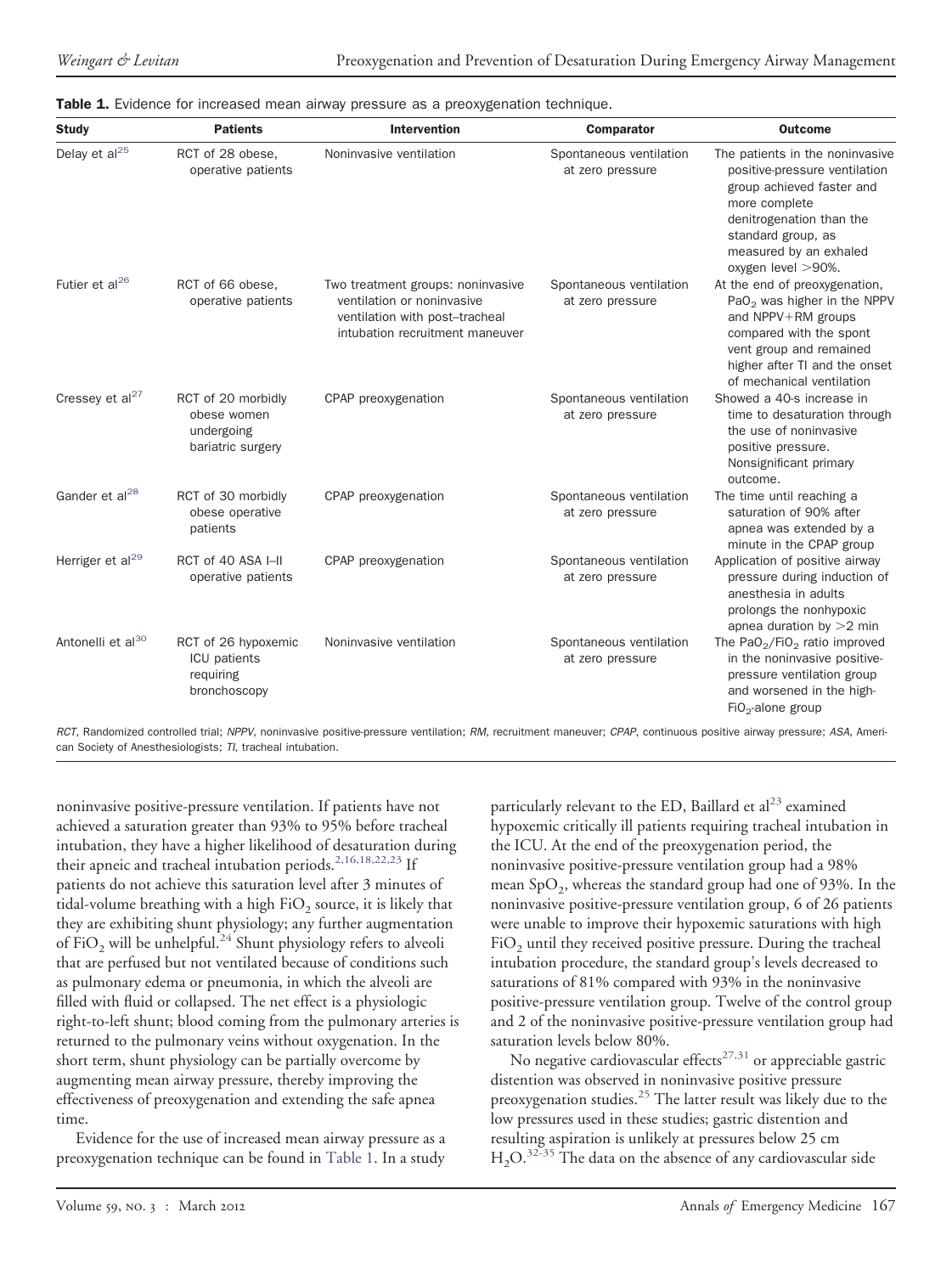

Figure 2. A disposable PEEP valve. This inexpensive item is a strain gauge capable of PEEP settings from 5 to 20 cm  $H_2O$ . When placed on the exhalation port of a bagvalve-mask device (inset), it allows the device to provide PEEP/CPAP when the patient is spontaneously breathing and during assisted ventilations. If combined with a nasal cannula set to 15 L/minute, it will provide CPAP even without ventilations. The generation of positive pressure is predicated on a tight mask seal.

<span id="page-3-0"></span>effects may not be applicable to volume-depleted critically ill patients.<sup>[36](#page-9-0)</sup>

The benefits of noninvasive positive-pressure ventilation for preoxygenation in the ED should primarily be observed in patients who cannot achieve acceptable saturations with high  $FiO<sub>2</sub>$  alone.<sup>[31](#page-8-26)</sup> If tracheal intubation is attempted with saturations below 90%, these patients can critically desaturate in seconds. $37$  Positive pressure may be applied with standalone disposable continuous positive airway pressure (CPAP) masks $^{38}$ ; with CPAP masks connected to noninvasive machines or standard ventilators; or by using a positive end-expiratory pressure (PEEP) valve on a standard bag mask [\(Figure 2\)](#page-3-0). Even in departments without immediate CPAP systems, single-use PEEP valves are inexpensive and require minimal modification of practice.

In critically ill patients with very high degrees of shunting, apneic oxygenation (discussed below) alone is unlikely to be helpful.<sup>[39](#page-9-3)</sup> If patients require CPAP during their preoxygenation period, it may benefit them to have the device left on until the moment of tracheal intubation. Whatever predisposed them to experience shunting will recur during the apneic period if they remain at zero airway pressure.<sup>[40](#page-9-4)</sup> PEEP also prevents absorption atelectasis caused by breathing high  $FiO<sub>2</sub>$  gas level, increasing the efficacy of apneic oxygenation. $41$ 

Recommendation: CPAP masks, noninvasive positivepressure ventilation, or PEEP valves on a bag-valve-mask device should be considered for preoxygenation and ventilation during the onset phase of muscle relaxation in patients who cannot achieve saturations greater than 93% to 95% with high  $FiO_2$ .

# **IN WHAT POSITION SHOULD THE PATIENT RECEIVE PREOXYGENATION?**

Supine positioning is not ideal to achieve optimal preoxygenation. When one is placed flat, it is more difficult to take full breaths and more of the posterior lung becomes prone to atelectatic collapse, $3$  which reduces the reservoir of oxygen contained within the lungs and therefore reduces safe apnea time.

Lane et al<sup>[42](#page-9-6)</sup> performed a randomized controlled trial of patients preoxygenated in a 20-degree head-up position versus a control group that was left supine. After 3 minutes of preoxygenation, the patients received sedation and muscle relaxation and were then allowed to decrease their saturation from 100% to 95%. The head-up group took 386 seconds to reach this saturation versus 283 seconds in the control group.<sup>[42](#page-9-6)</sup> Recently, Ramkumar et al<sup>[43](#page-9-7)</sup> confirmed these results, with the 20-degree head-up group taking 452 seconds to desaturate versus 364 seconds for the supine group.

Altermatt et al $^{44}$  $^{44}$  $^{44}$  examined specifically preoxygenation in obese patients (body mass index 35). This randomized controlled trial compared safe apnea times in intubated patients who received preoxygenation in a sitting position compared with those preoxygenated while lying flat. After rapid sequence induction of anesthesia, the trachea was intubated and the patient was left apneic and disconnected from the anesthesia circuit until Sp $O_2$  level decreased from 100% to 90%. Using the time taken for desaturation to 90% as the outcome, the patients preoxygenated in a sitting position took 214 seconds to desaturate versus 162 seconds for patients preoxygenated while lying flat.<sup>[44](#page-9-8)</sup> Dixon et al<sup>[45](#page-9-9)</sup> showed similar benefits in a third randomized controlled trial in patients with body mass index greater than 40 who were placed in the 25-degree head-up position.

Reverse Trendelenburg position (head of stretcher 30 degrees higher than the foot) also improves preoxygenation and may be useful in patients who cannot bend at the waist or shoulders, ie, those immobilized for possible spinal injury.<sup>[46](#page-9-10)</sup>

An additional benefit of head elevation is better laryngeal exposure during direct laryngoscopy.<sup>[47](#page-9-11)</sup>

Recommendation: Patients should receive preoxygenation in a head-elevated position whenever possible. For patients immobilized for possible spinal injury, reverse Trendelenburg position can be used.

## **HOW LONG WILL IT TAKE FOR THE PATIENT TO DESATURATE AFTER PREOXYGENATION?**

Although breathing at a high  $FiO<sub>2</sub>$  level will slightly increase the bloodstream stores of oxygen, the primary benefit of preoxygenation is the creation of a reservoir of oxygen in the alveoli. When a patient is breathing room air,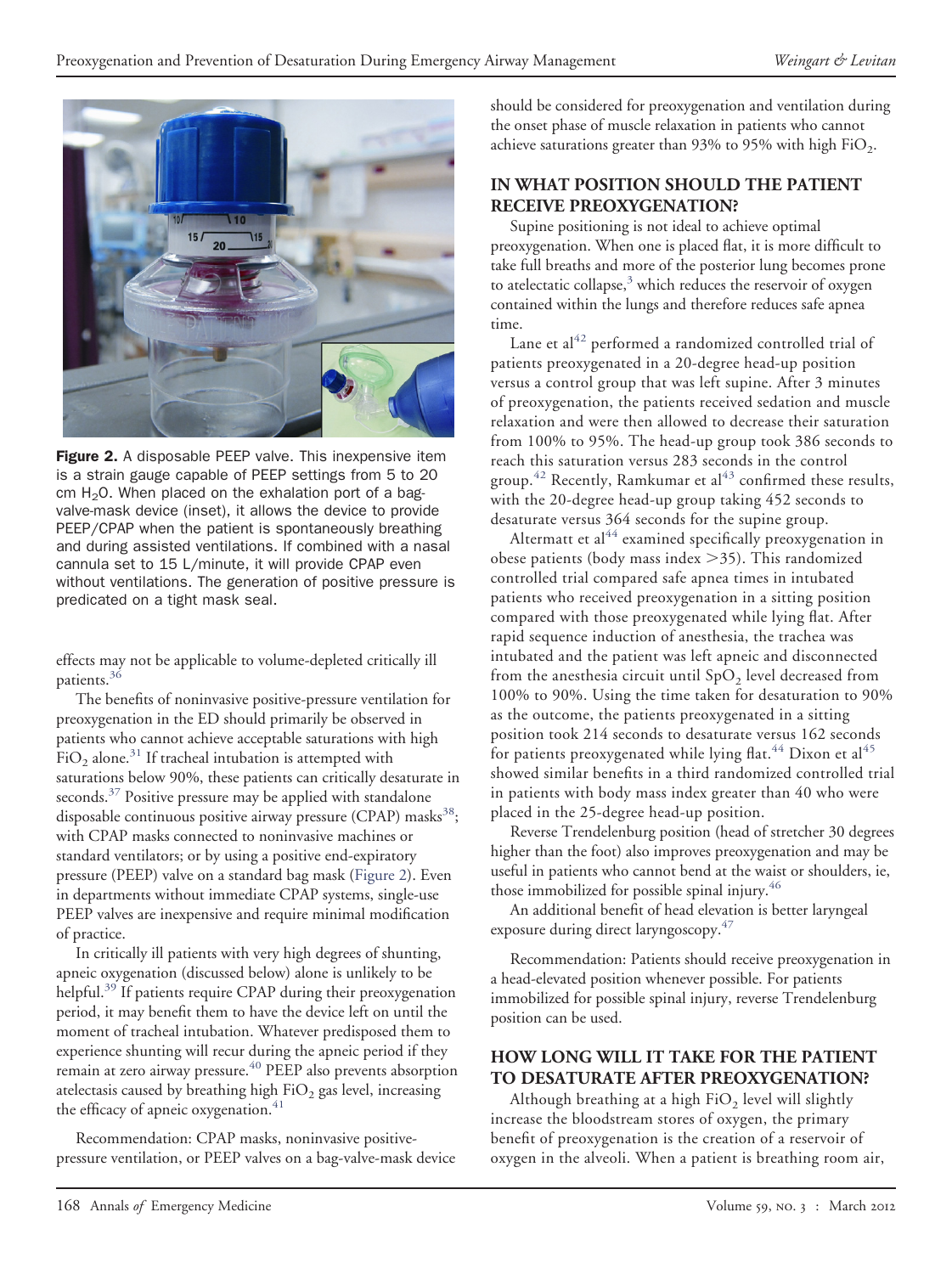450 mL of oxygen is present in the lungs; this amount increases to 3,000 mL when a patient breathes 100% oxygen for a sufficient time to replace the alveolar nitrogen. A patient breathing room air will have a total oxygen reservoir in the lungs and bloodstream of approximately 1.0 to 1.5 L, whereas an optimally preoxygenated patient will have 3.5 to 4.0  $L^3$  $L^3$  Oxygen consumption during apnea is approximately 250 mL/minute (3 mL/kg per minute); in healthy patients, the duration of safe apnea on room air is approximately 1 minute compared with approximately 8 minutes when breathing at a high  $FiO<sub>2</sub>$  level.<sup>[3](#page-8-1)</sup>

Benumof et al<sup>[48](#page-9-12)</sup> used physiologic modeling to calculate the time to desaturation less than 90% after the administration of succinylcholine for various patient groups after apnea. The times were 8 minutes, 5 minutes, and 2.7 minutes for healthy adults, moderately ill adults, and obese adults, respectively.

The desaturation curves of Benumof et al<sup>[48](#page-9-12)</sup> have been extensively reproduced in the emergency medicine literature, but the extended times in these models are predicated on factors that are very different from those present in many emergency tracheal intubations. The curves assume complete denitrogenation and alveolar concentrations of oxygen at 80%. The model by Benumof et  $al<sup>48</sup>$  $al<sup>48</sup>$  $al<sup>48</sup>$  assumes preoxygenation with a device capable of generating approximately 90%  $FiO<sub>2</sub>$ and optimal time for preoxygenation. It also ignores pulse oximeter lag time. In sick patients, especially those with poor cardiac output, the readings on a finger-probe pulse oximeter may lag behind the actual central arterial circulation by 30 to 60 seconds. $49$  The times depicted by the desaturation curves are not applicable to critically ill ED patients or those with poor cardiac output.<sup>[50-52](#page-9-14)</sup>

The effect of shunting, increased metabolic demand, anemia, volume depletion, and decreased cardiac output are synergistic in dramatically reducing oxygen storage in the lungs and shortening safe apnea in critically ill patients. As calculated by Farmery and Roe,  $51$  desaturation to 85% may be as short as 23 seconds in critically ill patients versus 502 seconds in a healthy adult.<sup>51</sup>

Mort $52$  studied ICU patients with blood gas measurements before and after preoxygenation, using bag-valve-mask ventilation. Average  $PaO<sub>2</sub>$  was only 67 mm Hg at baseline and increased to a mean of only 104 mm Hg after 4 minutes of bagvalve-mask ventilation. In less than 20% of patients did preoxygenation increase the  $PaO<sub>2</sub>$  by 50 mm Hg. The author's conclusion was that preoxygenation is only marginally effective in critically ill patients. It is important for clinicians to appreciate that  $PaO<sub>2</sub>$  values in this range are on the steep section of the pulse oximetry curve [\(Figure 1\)](#page-1-0).

Recommendation: Given the unique variables involved in each ED tracheal intubation, it is impossible to predict the exact duration of safe apnea in a patient. Patients with high saturation levels on room air or after oxygen administration are at lower risk and may maintain adequate oxygen

saturation as long as 8 minutes. Critically ill patients and those with values just above the steep edge of the desaturation curve are at high risk of hypoxemia with prolonged tracheal intubation efforts and may desaturate immediately.

# **CAN APNEIC OXYGENATION EXTEND THE DURATION OF SAFE APNEA?**

Alveoli will continue to take up oxygen even without diaphragmatic movements or lung expansion. In an apneic patient, approximately 250 mL/minute of oxygen will move from the alveoli into the bloodstream. Conversely, only 8 to 20 mL/minute of carbon dioxide moves into the alveoli during apnea, with the remainder being buffered in the bloodstream.<sup>[53](#page-9-17)</sup> The difference in oxygen and carbon dioxide movement across the alveolar membrane is due to the significant differences in gas solubility in the blood, as well as the affinity of hemoglobin for oxygen. This causes the net pressure in the alveoli to become slightly subatmospheric, generating a mass flow of gas from pharynx to alveoli. This phenomenon, called apneic oxygenation, permits maintenance of oxygenation without spontaneous or administered ventilations. Under optimal circumstances, a PaO<sub>2</sub> can be maintained at greater than  $100$ mm Hg for up to 100 minutes without a single breath, although the lack of ventilation will eventually cause marked hypercapnia and significant acidosis.<sup>[54](#page-9-18)</sup>

Apneic oxygenation is not a new concept; it has been described in the medical literature for more than a century, with names such as apneic diffusion oxygenation, diffusion respiration, and mass flow ventilation.<sup>[55,56](#page-9-19)</sup> A summary of human evidence for apneic oxygenation is available as a supplement to this article [\(Table E1,](#page-11-0) available online at [http://](http://www.annemergmed.com) [www.annemergmed.com\)](http://www.annemergmed.com).

Neurocritical care physicians and neurologists are familiar with the use of apneic oxygenation to prevent desaturation while performing brain death examinations.<sup>[63-65](#page-9-20)</sup> Apneic oxygenation has also been used to continue oxygenation during bronchoscopies and otolaryngeal procedures.<sup>[66-68](#page-9-21)</sup>

Two studies merit specific mention because they extend the technique to situations applicable to emergency tracheal intubation. In a randomized controlled trial of anesthesia patients, Taha et al<sup>[69](#page-9-22)</sup> demonstrated no desaturation during the course of 6 minutes in patients receiving 5 L/minute of oxygen through a nasal catheter. Conversely, the control group desaturated to the study cutoff of 95% in an average of 3.65 minutes. Ramachandran et al $^{70}$  $^{70}$  $^{70}$  performed a randomized controlled trial of obese patients requiring tracheal intubation for elective surgery. The apneic oxygenation group received 5 L/minute of oxygen through nasal cannulas during their apneic period. The apneic oxygenation group had significant prolongation of the time spent with a  $SpO<sub>2</sub>$  greater than or equal to 95% (5.29 versus 3.49 minutes), a significant increase in patients with  $SpO<sub>2</sub>$  greater than or equal to 95% at the 6minute mark (8 patients versus 1 patient), and significantly higher minimum  $SpO<sub>2</sub>$  (94.3% versus 87.7%).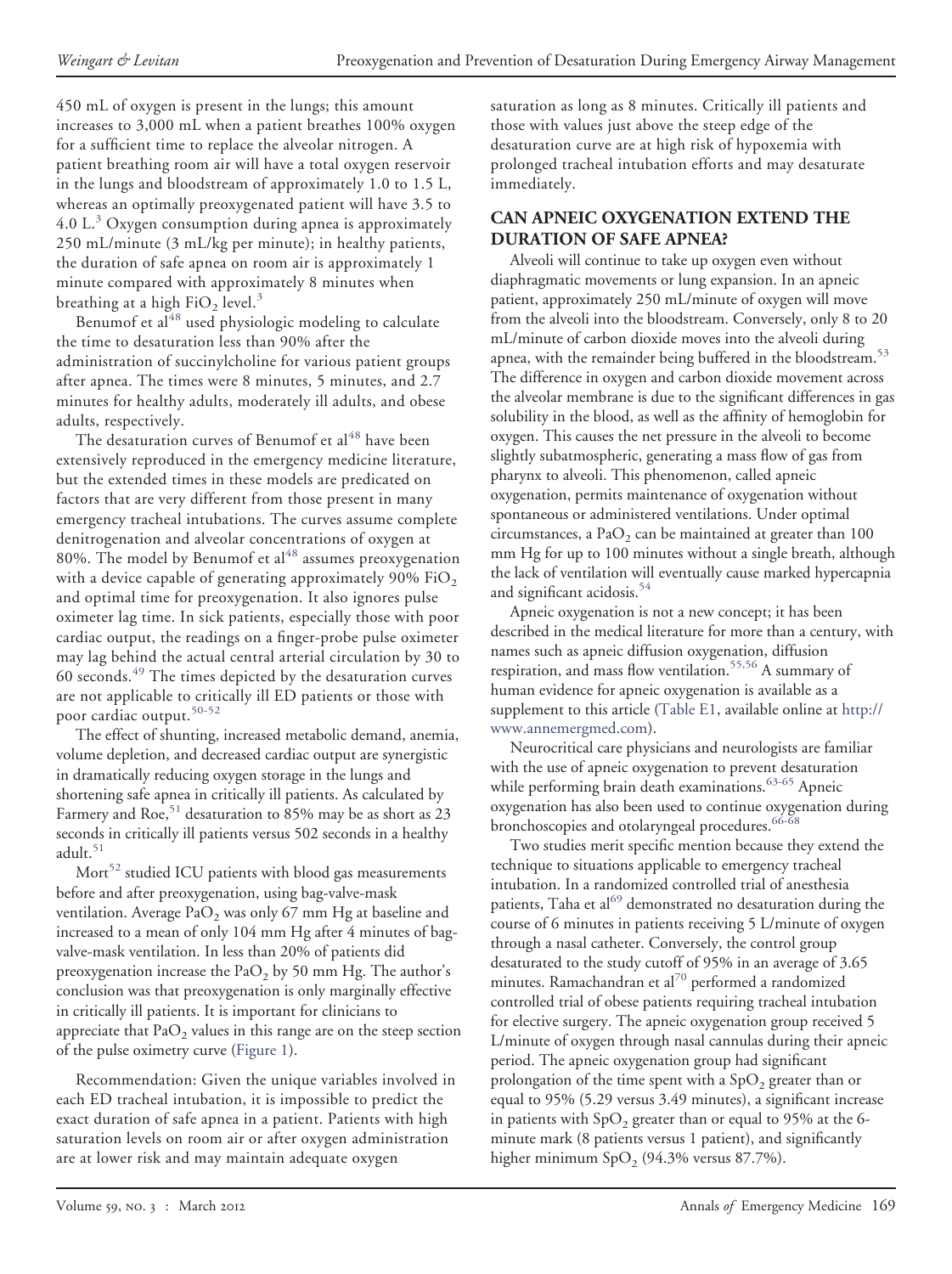Apneic oxygenation as described above will allow continued oxygenation but will have no significant effect on carbon dioxide levels. Although extracorporeal carbon dioxide removal, high oscillatory flow, or acid buffers can allow apneic ventilation, as well as oxygenation, these therapies are outside the scope of current ED practice.

To provide apneic oxygenation during ED tracheal intubations, the nasal cannula is the device of choice. Nasal cannulas provide limited  $FiO<sub>2</sub>$  to a spontaneously breathing patient, $71$  but the decreased oxygen demands of the apneic state will allow this device to fill the pharynx with a high level of FiO<sub>2</sub> gas.<sup>[70](#page-9-23)</sup> By increasing the flow rate to 15 L/minute, near 100%  $FiO<sub>2</sub>$  can be obtained. Although providing high flow rates with a conventional, nonhumidified nasal cannula can be uncomfortable because of its desiccating effect on the nasopharynx, after the patient has been sedated it should cause no deleterious effects for the short interval of airway management. Tailor-made high-flow nasal cannulas are also available that will humidify the oxygen, allowing flow rates up to 40 L/minute. $72$ 

The patients' mouths being open did not negatively affect the FiO<sub>2</sub> provided.<sup>[73](#page-9-26)</sup> If any potential obstruction caused by redundant nasal tissue is discovered, nasal trumpets will allow a direct conduit from the nasal cannula to the oropharynx.

Although facemasks and nonrebreather masks can provide high  $FiO<sub>2</sub>$  levels to spontaneously breathing patients (depending on flow rates), they provide minimal oxygen to apneic patients, $^{74}$  likely because of the 2 exhalation valves venting the fresh gas flow. Bag-valve-mask devices provide no oxygen to apneic patients unless manual ventilations are delivered. Even with manual ventilations, a continuous flow of high-level  $FiO<sub>2</sub>$ will not be available with this device.

Conventional ventilators or noninvasive ventilation machines do not supply a continuous flow of gas when placed on conventional or noninvasive settings. The minimal negative inspiratory pressures generated during apneic oxygenation are insufficient to trigger gas delivery with these machines. Although the high-flow CPAP setups found in many ICUs can provide both positive pressure and high  $FiO<sub>2</sub>$  levels for apneic oxygenation, they are not commonly available in EDs.

An additional benefit to the use of nasal cannula devices is that they can be left on during the tracheal intubation attempts. This has been described with an acronym, NO DESAT (nasal oxygen during efforts securing a tube) $\frac{1}{2}$ ; it allows the continued benefits of apneic oxygenation while tracheal intubation techniques are performed. The nasal cannula can be placed under a facemask (or bag-valve-mask device) during preoxygenation, and then it remains on, administering oxygen through the nose throughout oral tracheal intubation with direct or video laryngoscopy.

Recommendation: Apneic oxygenation can extend the duration of safe apnea when used after the administration of sedatives and muscle relaxants. A nasal cannula set at 15

L/minute is the most readily available and effective means of providing apneic oxygenation during ED tracheal intubations.

### **WHEN AND HOW SHOULD WE PROVIDE MANUAL VENTILATIONS DURING THE APNEIC PERIOD?**

Practitioners should not initiate laryngoscopy before full muscle relaxation to maximize laryngeal exposure and to avoid triggering the patient's gag reflex and active vomiting just before apnea. Ventilation provides 2 potential benefits during the onset phase of muscle relaxation: ventilation and increased oxygenation through alveolar distention and reduction in shunting.

The first benefit is minimal in most clinical scenarios. On average,  $PaCO<sub>2</sub>$  increases 8 to 16 mm Hg in the first minute of apnea and then approximately 3 mm Hg/minute subsequently.<sup>53</sup> It is rare that this degree of  $PaCO<sub>2</sub>$  increase and pH decrease will be clinically significant. An exception is a profound metabolic acidosis, such as severe salicylate toxicity, in which patients compensate for the acidosis through hyperpnea and tachypnea. Aggressive ventilation is needed for such patients because cardiovascular collapse with cessation of self-ventilation has been reported.<sup>76</sup> A second exception is in situations of increased intracranial pressure, in which the carbon dioxide increase can lead to cerebral vasodilation.

The second benefit, increased oxygenation, is crucial; patients starting with a pulse oximetry reading of less than or equal to 90% will not tolerate apnea for 60 seconds. Ventilation during the onset phase of muscle relaxation can create alveolar distention and lengthen the duration of safe apnea during tracheal intubation efforts, assuming it is conducted carefully. Bag-valve-mask device inspiratory pressures greater than 25 cm H2O can overwhelm the esophageal sphincter and put the patient at risk for regurgitation and aspiration. $34,35$  When providers are inexperienced or under stress, this pressure is easily exceeded.<sup>[77](#page-10-0)</sup> If ventilations during apnea are required, it may be preferable to use an automated device such as a handheld or conventional ventilator with built-in inspiratory pressure limits and PEEP.<sup>[78,79](#page-10-1)</sup>

If a bag-valve-mask device is used during the onset of muscular relaxation, a PEEP valve will provide sustained alveolar distention. Ventilations should be delivered slowly (during 1 to 2 seconds), involve a low volume (6 to 7 mL/kg), and be administered at as low a rate as tolerable for the clinical circumstances (6 to 8 breaths/min).<sup>[80](#page-10-2)</sup> Although not clinically proven, there may be a benefit to head elevation in reducing the risk of passive regurgitation in such patients, in addition to the significant physiologic benefits of oxygenation in a headelevated position.

A significant risk of positive-pressure ventilation in the critically ill patient involves decreased venous return and hypotension. This is especially significant in low flow states from any cause (hypotension), volume depletion, acute respiratory distress syndrome, and obstructive airway disease (with attendant risks of intrinsic PEEP). Overventilation in such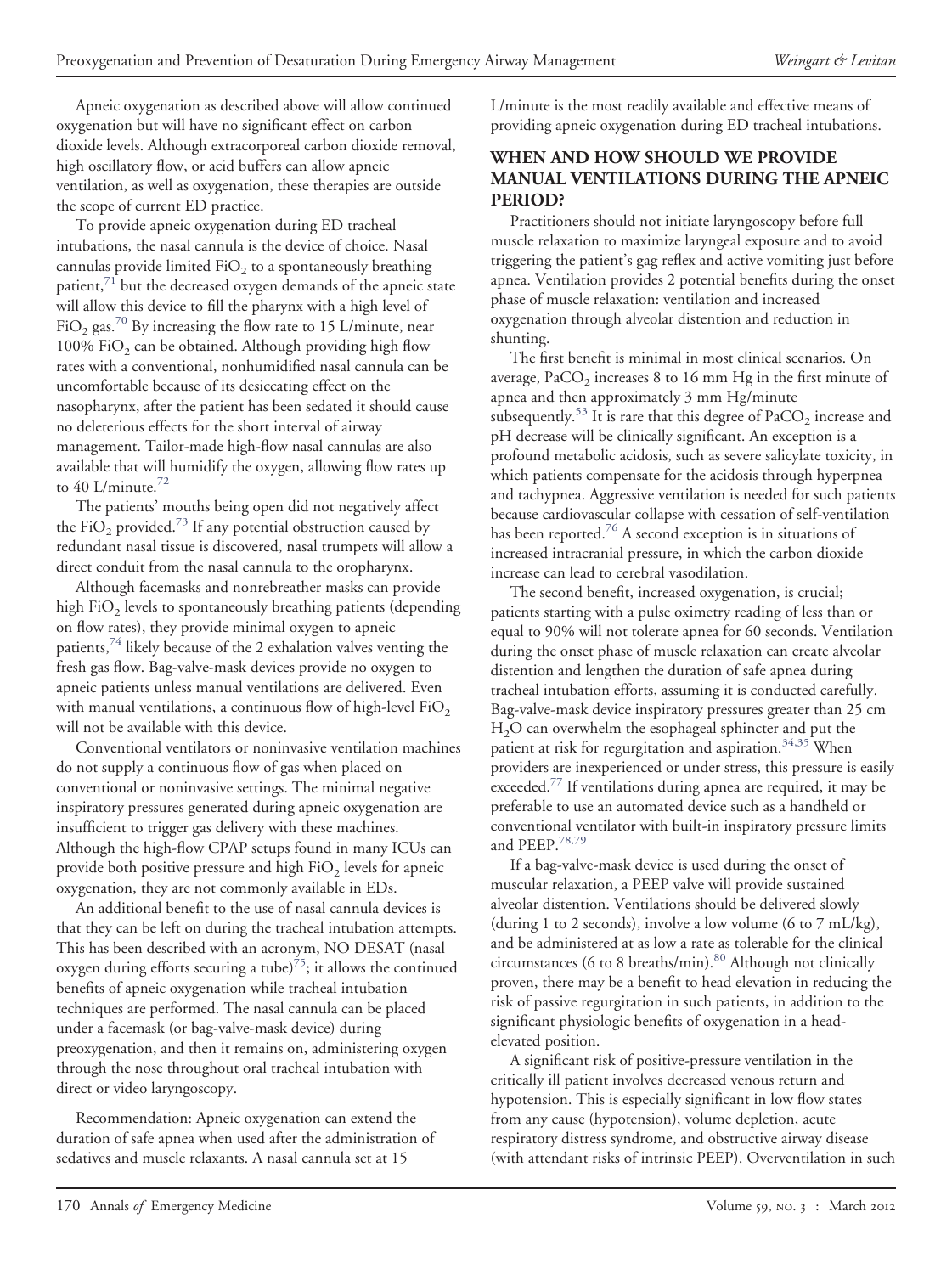patients may precipitate hemodynamic collapse, and clinicians must be mindful of rate, volume, and speed of ventilation in these situations. Relative hypoventilation and resultant permissive hypercapnia may be required to avoid hemodynamic collapse.<sup>[81](#page-10-3)</sup>

Recommendation: The risk/benefit of active ventilation during the onset phase of muscle relaxants must be carefully assessed in each patient. In patients at low risk for desaturation (95% saturation), manual ventilation is not necessary. In patients at higher risk (91% to 95% saturation), a risk-benefit assessment should include an estimation of desaturation risk and the presence of pulmonary pathology. In hypoxemic patients, low-pressure, low-volume, low-rate ventilations will be required.

## **WHAT POSITIONING AND MANEUVERS SHOULD THE PATIENT RECEIVE DURING THE APNEIC PERIOD?**

Apneic oxygenation requires a patent airway for oxygen to reach the hypopharynx and be entrained into the trachea; once the patient is sedated and paralyzed, it is imperative to keep the posterior pharyngeal structures and tongue from occluding the passage of gas. Head elevation, chin lift, and jaw thrust will accomplish this in most patients; a jaw thrust alone should be used if there is risk for cervical spine injury. In some patients, a nasal trumpet or oral airway may also be required. Patients with sleep apnea or obesity often need a combination of jaw distraction, lifting of submandibular soft tissue, and nasal or oral airways.

Positioning the patient with their external auditory meatus on the same horizontal plane as their sternal notch maximizes upper airway dimensions and facilitates direct laryngoscopy.<sup>[82,83](#page-10-4)</sup> Head elevation relative to the thorax also permits optimal jaw distraction, and conversely atlanto-occipital extension pivots the base of tongue and epiglottis against the posterior pharynx and promotes obstruction. In all but the thinnest patients, a headelevated position requires lifting of the head of the bed somewhat, plus padding under the head and upper shoulders. The face plane of the patient should be parallel to the ceiling. For the superobese, this positioning requires a very large ramp. In cervical spine precautions, elevating the head relative to the neck is not possible, but as previously noted the foot of the stretcher should be tilted downward to improve pulmonary function.

Cricoid pressure, considered an essential aspect of rapid sequence tracheal intubation when it was first conceived, has come under increasing scrutiny within anesthesia and emergency medicine.<sup>[84,85](#page-10-5)</sup> Theoretically, the application of firm pressure to the cricoid cartilage compresses the esophagus while keeping the trachea patent, but in practice this is not always the case.[86](#page-10-6) Computed tomography and magnetic resonance imaging scanning have shown that cricoid pressure causes lateral displacement of the esophagus in more than 90% of patients and laryngeal/tracheal compression in 80%.[87,88](#page-10-7) Numerous ventilation studies have found that cricoid pressure hinders bag-

valve-mask device ventilation, increases peak inspiratory pressure, and reduces tidal volumes.<sup>[34,84,89-94](#page-9-30)</sup> For the same reasons that the airway obstruction induced by cricoid pressure may preclude effective manual ventilation, it may limit the effectiveness of apneic oxygenation as well.

Recommendation: Patients should be positioned to maximize upper airway patency before and during the apneic period, using ear-to–sternal notch positioning. Nasal airways may be needed to create a patent upper airway. Once the apneic period begins, the posterior pharyngeal structures should be kept from collapsing backwards by using a jaw thrust. Cricoid pressure may negatively affect apneic oxygenation, but studies examining this question in the setting of modern emergency airway management do not exist to our knowledge.

# **DOES THE CHOICE OF PARALYTIC AGENT AFFECT PREOXYGENATION?**

The choice of paralytic agent may influence the time to desaturation during airway management. In a study of operative patients, the time to desaturation to 95% was 242 seconds in patients receiving succinylcholine versus 378 seconds in a group given rocuronium.<sup>[95](#page-10-8)</sup> Similarly, in obese patients undergoing surgery, the succinylcholine group desaturated to 92% in 283 seconds versus 329 seconds in the rocuronium group.<sup>[96](#page-10-9)</sup> When used at a dose of greater than or equal to 1.2 mg/kg, rocuronium provides intubating conditions identical to those of succinylcholine.<sup>[97](#page-10-10)</sup>

It is hypothesized that the fasciculations induced by succinylcholine may cause increased oxygen use. Pretreatment medications to prevent fasciculations minimize the difference in desaturation times.[95](#page-10-8)

Recommendation: In patients at high risk of desaturation, rocuronium may provide a longer duration of safe apnea than succinylcholine.

## **RISK STRATIFICATION AND CONCLUSIONS**

Patients requiring emergency airway management can be risk stratified into 3 groups, according to pulse oximetry after initial application of high-flow oxygen. The recommended techniques to use for patients in each group are shown in [Table 2,](#page-7-0) and a logistic flow of preoxygenation steps is shown in [Figure 3.](#page-7-1)

Head-elevated positioning is simple and easy to apply in all patients; in the patient immobilized for cervical spine injury, it is beneficial to tilt the foot of the bed downward.

Patients at lowest risk (saturations of 96% to 100%) should be properly positioned and receive preoxygenation; active ventilation is not needed. Passive apneic oxygenation during tracheal intubation efforts may not be necessary in these lowrisk patients, but it will extend safe apnea in the event of repeated tracheal intubation attempts.

Patients in the 91% to 95% saturation group after receiving high FiO<sub>2</sub> levels are at high risk of critical desaturation during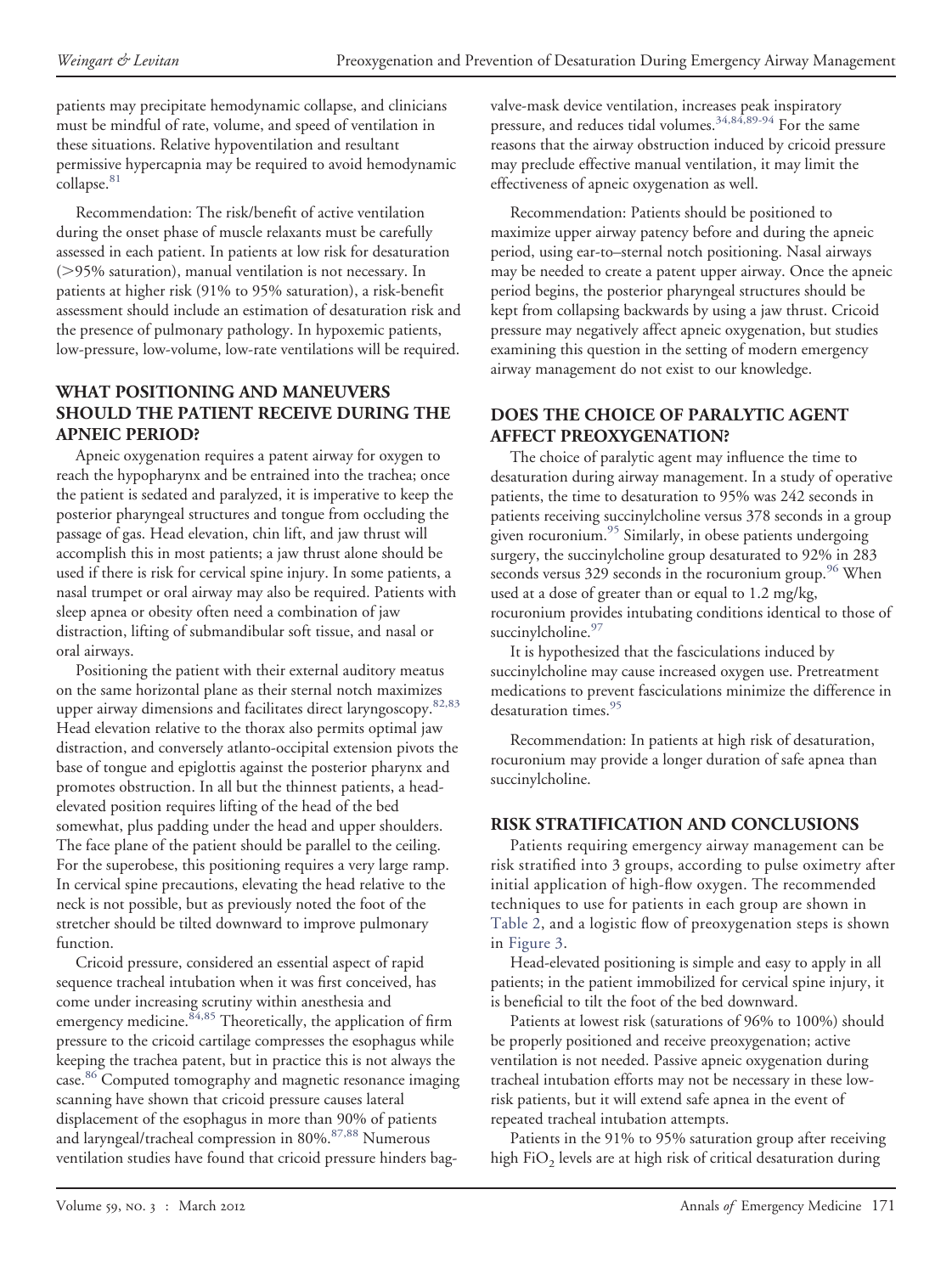#### <span id="page-7-0"></span>Table 2. Risk categorization of patients during preoxygenation.\*

| Risk Category, Based<br>on Pulse Oximetry<br><b>While Receiving High-</b><br><b>Flow Oxygen</b> | <b>Preoxygenation Period</b><br>(3 Minutes)                         | <b>Onset of Muscle Relaxation</b><br>$(\approx 60$ Seconds)                                      | <b>Apneic Period During Tracheal</b><br><b>Intubation (Variable</b><br>Duration, Depending on<br><b>Airway Difficulty; Ideally</b><br>$<$ 30 Seconds) |
|-------------------------------------------------------------------------------------------------|---------------------------------------------------------------------|--------------------------------------------------------------------------------------------------|-------------------------------------------------------------------------------------------------------------------------------------------------------|
| Low risk, $SpO2$<br>96%-100%                                                                    | Nonrebreather mask with<br>maximal oxygen flow rate                 | Nonrebreather mask and nasal<br>oxygen at 15 L/min                                               | Nasal oxygen at 15 L/min                                                                                                                              |
| High risk, $SpO2$<br>91%-95%                                                                    | Nonrebreather mask or CPAP or<br>bag-valve-mask device with<br>PEEP | Nonrebreather mask, CPAP, or bag-<br>valve-mask device with PEEP and<br>nasal oxygen at 15 L/min | Nasal oxygen at 15 L/min                                                                                                                              |
| Hypoxemic, $SpO2$<br>90% or less                                                                | CPAP or bag-valve-mask device<br>with PEEP                          | CPAP or bag-valve-mask device with<br>PEEP and nasal oxygen at 15 L/<br>min                      | Nasal oxygen at 15 L/min                                                                                                                              |

\*Risk categories are based on patient's initial response to high-flow oxygen through a tightly fitting nonrebreather mask. Patients who are already hypoxemic exhibit shunt physiology and are prone to rapid desaturation during the peri-intubation. Patients with saturations of 91% to 95% have values close to the precipice of the steep portion of the oxyhemoglobin dissociation curve and should be considered high risk. Patients with saturations greater than or equal to 96% are at low risk for peri-intubation desaturation. Patients in all risk categories should receive preoxygenation in a head-elevated position (or reverse-Trendelenburg if there is a risk of spine injury).

emergency tracheal intubation. Positioning, preoxygenation, and passive oxygenation should be used. For these patients, consideration should be given to using PEEP during preoxygenation and while awaiting muscle relaxation, but the

risks and benefits of these techniques must be assessed case by case.

For patients initially hypoxemic with high  $FiO<sub>2</sub>$  levels (saturation of 90% or less), aggressive efforts must be made to

| Sequence of Preoxygenation and Prevention of Desaturation                                                                                                                                                                                                                                                                                                               |
|-------------------------------------------------------------------------------------------------------------------------------------------------------------------------------------------------------------------------------------------------------------------------------------------------------------------------------------------------------------------------|
| (Assuming 2 oxygen regulators*)                                                                                                                                                                                                                                                                                                                                         |
| <b>Preoxygenation Period</b><br>• Position the patient in a semi-recumbent position ( $\sim$ 20 $^{\circ}$ ) or in reverse Trendelenberg. Position the patient's head<br>in the ear-to-sternal-notch position using padding if necessary.                                                                                                                               |
| • Place a nasal cannula in the patient's nares. Do not hook the nasal cannula to oxygen regulator.                                                                                                                                                                                                                                                                      |
| • Place patient on a non-rebreather mask at the maximal flow allowed by the oxygen regulator (at least 15 lpm, but<br>many allow a much greater uncalibrated flow)                                                                                                                                                                                                      |
| $\bullet$ If patient is not saturating $> 90\%$ , remove face mask and switch to non-invasive CPAP by using ventilator, non-<br>invasive ventilation machine, commercial CPAP device, or BVM with PEEP valve attached. Titrate between 5-15<br>cm H <sub>2</sub> 0 of PEEP to achieve an oxygen saturation $> 98\%$ . Consider this step in patients saturating 91-95%. |
| • Allow patient to breath at tidal volume for 3 minutes or ask the patient to perform 8 maximal exhalations and<br>inhalations                                                                                                                                                                                                                                          |
| • Attach a BVM to oxygen regulator and set it to maximal flow (at least 15 lpm). If the patient required CPAP for<br>preoxygenation, attach a PEEP valve to the BVM set at the patient's current CPAP level                                                                                                                                                             |
| <b>Apneic Period</b>                                                                                                                                                                                                                                                                                                                                                    |
| • Push sedative and paralytic (preferably rocuronium, if the patient is at risk for rapid desaturation)                                                                                                                                                                                                                                                                 |
| • Detach face mask from the oxygen regulator and attach the nasal cannula. Drop the flow rate to 15 lpm.                                                                                                                                                                                                                                                                |
| • Remove the face mask from the patient.                                                                                                                                                                                                                                                                                                                                |
| • Perform a jaw thrust to maintain pharyngeal patency.                                                                                                                                                                                                                                                                                                                  |
| • If the patient is high risk (required CPAP for preoxygenation), consider leaving on the CPAP during the apneic<br>period or providing 4-6 ventilations with the BVM with a PEEP valve attached. Maintain a two-hand mask seal<br>during the entire apneic period to maintain the CPAP.                                                                                |
| <b>Intubation Period</b>                                                                                                                                                                                                                                                                                                                                                |
| • Leave the nasal cannula on throughout the airway management period to maintain apneic oxygenation.                                                                                                                                                                                                                                                                    |
| * If 3 regulators are available, attach reservoir face mask, BVM, and nasal cannula to them. If only one regulator is available, consider using a stand-<br>alone oxygen tank to offer a second source of oxygen.                                                                                                                                                       |

#### <span id="page-7-1"></span>Figure 3. Logistic flow of preoxygenation and prevention of desaturation.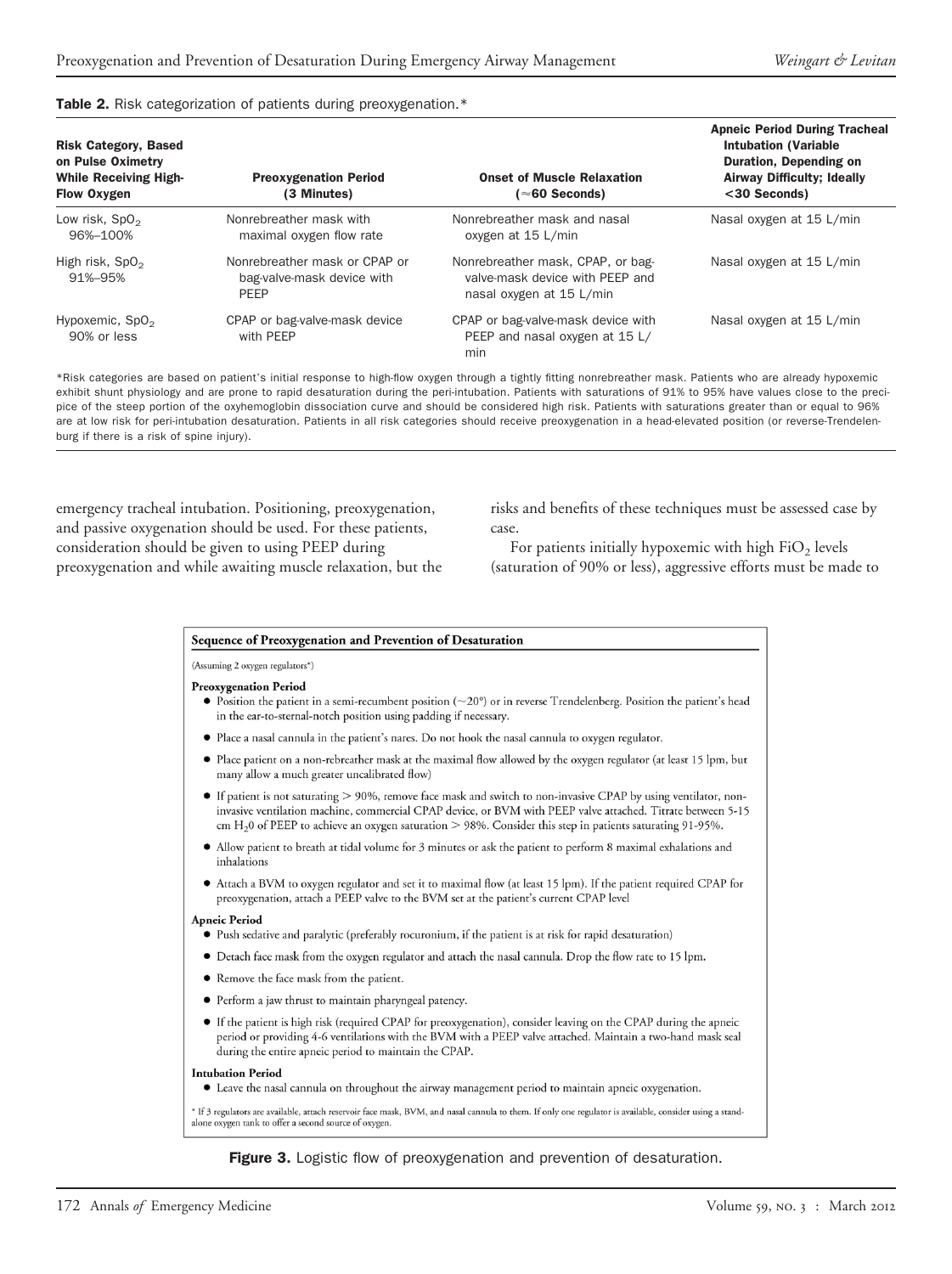maximize saturation before tracheal intubation. These patients will require PEEP during preoxygenation, ventilation during the onset of phase of muscle relaxants, and passive oxygenation during tracheal intubation.

Videos of the techniques described in this article can be found at [http://emcrit.org/preoxygenation.](http://emcrit.org/preoxygenation)

*Supervising editors:* Gregory W. Hendey, MD; Donald M. Yealy, MD

*Funding and support:* By *Annals* policy, all authors are required to disclose any and all commercial, financial, and other relationships in any way related to the subject of this article as per ICMJE conflict of interest guidelines (see [www.icmje.org\)](http://www.icmje.org). The authors have stated that no such relationships exist.

*Publication dates:* Received for publication June 25, 2011. Revisions received July 20, 2011; September 4, 2011; and September 28, 2011. Accepted for publication October 4, 2011. Available online November 2, 2011.

Earn CME Credit: Continuing Medical Education is available for this article at [www.ACEP-EMedHome.com.](http://www.ACEP-EMedHome.com)

*Address for correspondence:* Richard M. Levitan, MD, E-mail [airwaycam@gmail.com.](mailto:airwaycam@gmail.com)

#### <span id="page-8-0"></span>REFERENCES

- 1. Mort TC. The incidence and risk factors for cardiac arrest during emergency tracheal intubation: a justification for incorporating the ASA guidelines in the remote location. *J Clin Anesth*. 2004;16: 508-516.
- <span id="page-8-16"></span>2. Davis DP, Hwang JQ, Dunford JV. Rate of decline in oxygen saturation at various pulse oximetry values with prehospital rapid sequence intubation. *Prehosp Emerg Care*. 2008;12:46-51.
- <span id="page-8-2"></span><span id="page-8-1"></span>3. Lumb AB. *Nunn's Applied Respiratory Physiology*. 7th ed. Oxford: Churchill Livingstone; 2010:568.
- <span id="page-8-3"></span>4. Morton HJ, Wylie WD. Anaesthetic deaths due to regurgitation or vomiting. *Anaesthesia*. 1951;6:190-201.
- <span id="page-8-4"></span>5. Heller ML, Watson TR Jr. Polarographic study of arterial oxygenation during apnea in man. *N Engl J Med*. 1961;264:326-330.
- 6. Heller ML, Watson TR Jr, Imredy DS. Apneic oxygenation in man: polarographic arterial oxygen tension study. *Anesthesiology*. 1964;25:25-30.
- <span id="page-8-6"></span><span id="page-8-5"></span>7. Campbell IT, Beatty PC. Monitoring preoxygenation. *Br J Anaesth*. 1994;72:3-4.
- 8. Baraka A, Ramez Salem M. Preoxygenation. In: Hagberg CA, ed. *Benumof's Airway Management: Principles and Practice*. 2nd ed. Philadelphia, PA: Mosby; 2007:303-318.
- <span id="page-8-7"></span>9. Vender JS, Szokol JW. Oxygen delivery systems, inhalation therapy, and respiratory therapy. In: Hagberg CA, ed. *Benumof's Airway Management: Principles and Practice*. 2nd ed. Philadelphia, PA: Mosby; 2007:321-345.
- <span id="page-8-8"></span>10. Earl JW. Delivery of high FiO<sub>2</sub>. Available at: [http://](http://www.rcjournal.com/abstracts/2003/?id=OF-03-257) [www.rcjournal.com/abstracts/2003/?id](http://www.rcjournal.com/abstracts/2003/?id=OF-03-257)=0F-03-257. Accessed April 11, 2011.
- <span id="page-8-9"></span>11. Nimmagadda U, Salem MR, Joseph NJ, et al. Efficacy of preoxygenation with tidal volume breathing. Comparison of breathing systems. *Anesthesiology*. 2000;93:693-698.
- 12. Mills PJ, Baptiste J, Preston J, et al. Manual resuscitators and spontaneous ventilation—an evaluation. *Crit Care Med*. 1991;19: 1425-1431.
- <span id="page-8-10"></span>13. Joffe AM, Hetzel S, Liew EC. *Anesthesiology*. 2010;113:873-879.
- <span id="page-8-11"></span>14. Bhatia PK, Bhandari SC, Tulsiani KL, et al. End-tidal oxygraphy and safe duration of apnoea in young adults and elderly patients. *Anaesthesia*. 1997;52:175-178.
- <span id="page-8-12"></span>15. Hamilton WK, Eastwood DW. A study of denitrogenation with some inhalation anesthetic systems. *Anesthesiology*. 1955;16: 861-867.
- <span id="page-8-14"></span>16. Baraka AS, Taha SK, Aouad MT, et al. Preoxygenation: comparison of maximal breathing and tidal volume breathing techniques. *Anesthesiology*. 1999;91:612-616.
- <span id="page-8-13"></span>17. Baraka AS, Taha SK, El-Khatib MF, et al. Oxygenation using tidal volume breathing after maximal exhalation. *Anesth Analg*. 2003; 97:1533-1535.
- 18. Baraka A, Haroun-Bizri S, Khoury S, et al. Single vital capacity breath for preoxygenation. *Can J Anaesth*. 2000;47:1144-1146.
- 19. Pandit JJ, Duncan T, Robbins PA. Total oxygen uptake with two maximal breathing techniques and the tidal volume breathing technique: a physiologic study of preoxygenation. *Anesthesiology*. 2003;99:841-846.
- 20. Rapaport S, Joannes-Boyau O, Bazin R, et al. [Comparison of eight deep breaths and tidal volume breathing preoxygenation techniques in morbid obese patients]. *Ann Fr Anesth Reanim*. 2004;23:1155-1159.
- <span id="page-8-15"></span>21. Benumof JL. Preoxygenation: best method for both efficacy and efficiency. *Anesthesiology*. 1999;91:603-605.
- 22. El-Khatib MF, Kanazi G, Baraka AS. Noninvasive bilevel positive airway pressure for preoxygenation of the critically ill morbidly obese patient. *Can J Anaesth*. 2007;54:744-747.
- <span id="page-8-18"></span>23. Baillard C, Fosse JP, Sebbane M, et al. Noninvasive ventilation improves preoxygenation before intubation of hypoxic patients. *Am J Respir Crit Care Med*. 2006;174:171-177.
- <span id="page-8-20"></span><span id="page-8-17"></span>24. Nunn JF. *Applied Respiratory Physiology*. 4th ed. Oxford, England: Butterworth-Heinemann; 1995:156 –197.
- 25. Delay JM, Sebbane M, Jung B, et al. The effectiveness of noninvasive positive pressure ventilation to enhance preoxygenation in morbidly obese patients: a randomized controlled study. *Anesth Analg*. 2008;107:1707-1713.
- <span id="page-8-22"></span>26. Futier E, Constantin JM, Pelosi P, et al. Noninvasive ventilation and alveolar recruitment maneuver improve respiratory function during and after intubation of morbidly obese patients: a randomized controlled study. *Anesthesiology*. 2011;114:1354- 1363.
- <span id="page-8-19"></span>27. Cressey DM, Berthoud MC, Reilly CS. Effectiveness of continuous positive airway pressure to enhance pre-oxygenation in morbidly obese women. *Anaesthesia*. 2001;56:680-684.
- <span id="page-8-23"></span>28. Gander S, Frascarolo P, Suter M, et al. Positive end-expiratory pressure during induction of general anesthesia increases duration of nonhypoxic apnea in morbidly obese patients. *Anesth Analg*. 2005;100:580-584.
- <span id="page-8-24"></span>29. Herriger A, Frascarolo P, Spahn DR, et al. The effect of positive airway pressure during pre-oxygenation and induction of anaesthesia upon duration of non-hypoxic apnoea. *Anaesthesia*. 2004;59:243-247.
- <span id="page-8-25"></span>30. Antonelli M, Conti G, Rocco M, et al. Noninvasive positivepressure ventilation versus conventional oxygen supplementation in hypoxemic patients undergoing diagnostic bronchoscopy. *Chest*. 2002;121:1149-1154.
- <span id="page-8-26"></span>31. Jaber S, Jung B, Corne P, et al. An intervention to decrease complications related to endotracheal intubation in the intensive care unit: a prospective, multiple-center study. *Intensive Care Med*. 2010;36:248-255.
- <span id="page-8-21"></span>32. Vyas H, Milner AD, Hopkin IE. Face mask resuscitation: does it lead to gastric distension? *Arch Dis Child*. 1983;58:373-375.
- 33. Ho-Tai LM, Devitt JH, Noel AG, et al. Gas leak and gastric insufflation during controlled ventilation: face mask versus laryngeal mask airway. *Can J Anaesth*. 1998;45:206-211.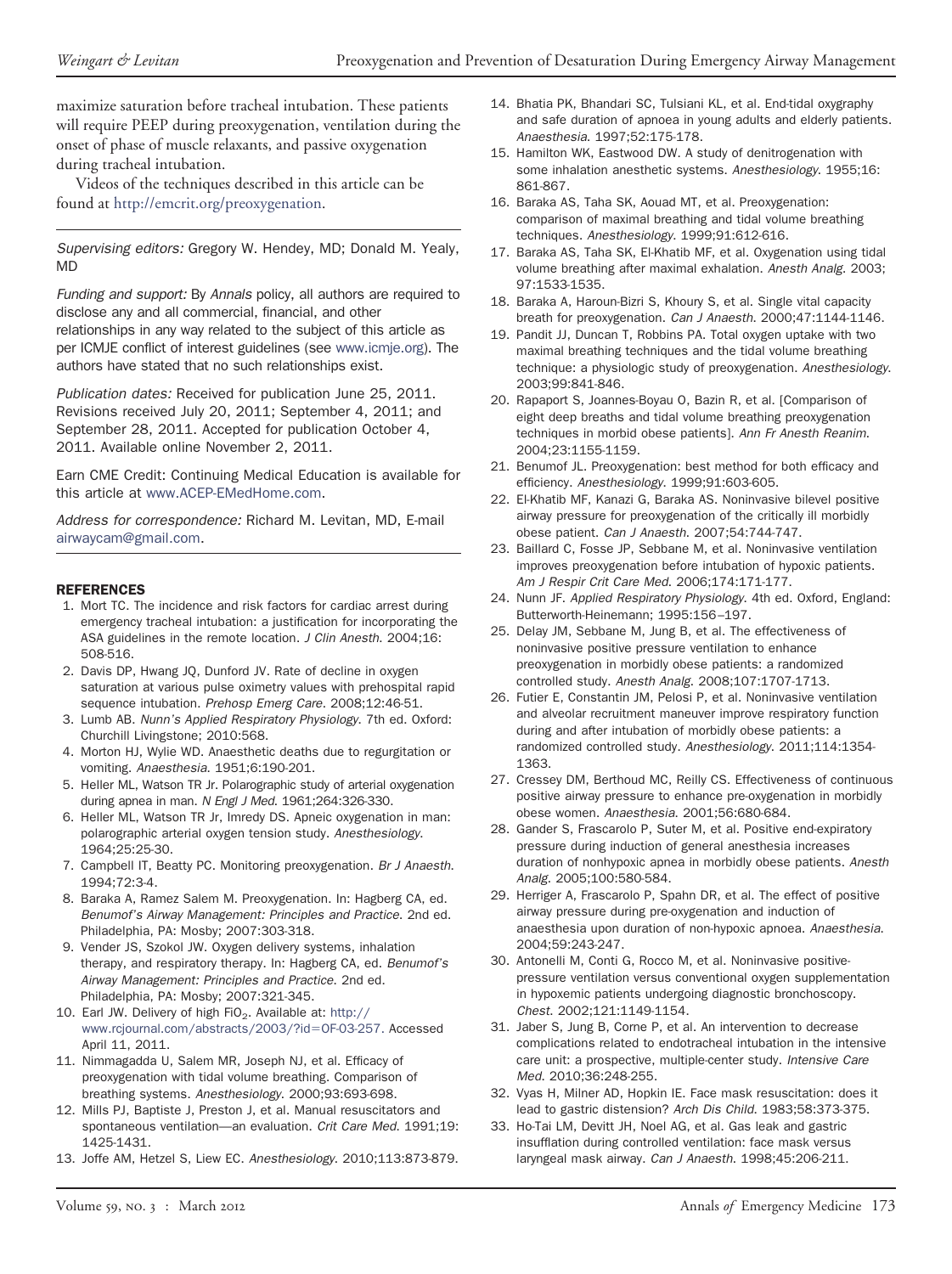- <span id="page-9-30"></span>34. Lawes EG, Campbell I, Mercer D. Inflation pressure, gastric insufflation and rapid sequence induction. *Br J Anaesth*. 1987; 59:315-318.
- 35. Ruben H, Knudsen EJ, Carugati G. Gastric inflation in relation to airway pressure. *Acta Anaesthesiol Scand*. 1961;5:107-114.
- <span id="page-9-0"></span>36. Jellinek H, Krafft P, Fitzgerald RD, et al. Right atrial pressure predicts hemodynamic response to apneic positive airway pressure. *Crit Care Med*. 2000;28:672-678.
- <span id="page-9-1"></span>37. Tanoubi I, Drolet P, Donati F. Optimizing preoxygenation in adults. *Can J Anaesth*. 2009;56:449-466.
- <span id="page-9-2"></span>38. Leman P, Greene S, Whelan K, et al. Simple lightweight disposable continuous positive airways pressure mask to effectively treat acute pulmonary oedema: randomized controlled trial. *Emerg Med Australas*. 2005;17:224-230.
- <span id="page-9-3"></span>39. Engstrom J, Hedenstierna G, Larsson A. Pharyngeal oxygen administration increases the time to serious desaturation at intubation in acute lung injury: an experimental study. *Crit Care*. 2010;14:R93.
- <span id="page-9-4"></span>40. Neumann P, Berglund JE, Fernandez Mondejar E, et al. Dynamics of lung collapse and recruitment during prolonged breathing in porcine lung injury. *J Appl Physiol*. 1998;85:1533-1543.
- <span id="page-9-6"></span><span id="page-9-5"></span>41. Rothen HU, Sporre B, Engberg G, et al. Prevention of atelectasis during general anaesthesia. *Lancet*. 1995;345:1387-1391.
- 42. Lane S, Saunders D, Schofield A, et al. A prospective, randomised controlled trial comparing the efficacy of preoxygenation in the 20 degrees head-up vs supine position. *Anaesthesia*. 2005;60:1064-1067.
- <span id="page-9-7"></span>43. Ramkumar V, Umesh G, Philip FA. Preoxygenation with 20° headup tilt provides longer duration of non-hypoxic apnea than conventional preoxygenation in non-obese healthy adults. *J Anesth*. 2011;25:189-194.
- <span id="page-9-8"></span>44. Altermatt FR, Munoz HR, Delfino AE, et al. Pre-oxygenation in the obese patient: effects of position on tolerance to apnoea. *Br J Anaesth*. 2005;95:706-709.
- <span id="page-9-9"></span>45. Dixon BJ, Dixon JB, Carden JR, et al. Preoxygenation is more effective in the 25 degrees head-up position than in the supine position in severely obese patients: a randomized controlled study. *Anesthesiology*. 2005;102:1110-1115; discussion 1115A.
- <span id="page-9-10"></span>46. Boyce JR, Ness T, Castroman P, et al. A preliminary study of the optimal anesthesia positioning for the morbidly obese patient. *Obes Surg*. 2003;13:4-9.
- <span id="page-9-11"></span>47. Lee BJ, Kang JM, Kim DO. Laryngeal exposure during laryngoscopy is better in the 25 degrees back-up position than in the supine position. *Br J Anaesth*. 2007;99:581-586.
- <span id="page-9-12"></span>48. Benumof JL, Dagg R, Benumof R. Critical hemoglobin desaturation will occur before return to an unparalyzed state following 1 mg/kg intravenous succinylcholine. *Anesthesiology*. 1997;87:979-982.
- <span id="page-9-13"></span>49. Ding ZN, Shibata K, Yamamoto K, et al. Decreased circulation time in the upper limb reduces the lag time of the finger pulse oximeter response. *Can J Anaesth*. 1992;39:87-89.
- <span id="page-9-14"></span>50. Drummond GB, Park GR. Arterial oxygen saturation before intubation of the trachea. An assessment of oxygenation techniques. *Br J Anaesth*. 1984;56:987-993.
- <span id="page-9-15"></span>51. Farmery AD, Roe PG. A model to describe the rate of oxyhaemoglobin desaturation during apnoea. *Br J Anaesth*. 1996; 76:284-291.
- <span id="page-9-16"></span>52. Mort TC. Preoxygenation in critically ill patients requiring emergency tracheal intubation. *Crit Care Med*. 2005;33:2672- 2675.
- <span id="page-9-18"></span><span id="page-9-17"></span>53. Eger EI, Severinghaus JW. The rate of rise of PaCO<sub>2</sub> in the apneic anesthetized patient. *Anesthesiology*. 1961;22:419-425.
- 54. Nielsen ND, Kjaergaard B, Koefoed-Nielsen J, et al. Apneic oxygenation combined with extracorporeal arteriovenous carbon

dioxide removal provides sufficient gas exchange in experimental lung injury. *ASAIO J*. 2008;54:401-405.

- <span id="page-9-19"></span>55. Hirsch H. *Uber kunstliche Atmung durch Ventilation der Trachea* [dissertation]. Giessen; 1905.
- 56. Volhard F. Uber kunstliche Atmung durch Ventilation der Trachea und eine einfache Vorrichtung zur hytmischen kunstlichen Atmung. *Munch med NVochensch*. 1908:209-211.
- <span id="page-9-31"></span>57. Comroe JH Jr, Dripps RD. Artificial respiration. *JAMA*. 1946;130: 381-383.
- <span id="page-9-32"></span>58. Enghoff H, Holmdahl MH, Risholm L. Oxygen uptake in human lungs without spontaneous or artificial pulmonary ventilation. *Acta Chir Scand*. 1952;103:293-301.
- <span id="page-9-33"></span>59. Holmdahl MH. Pulmonary uptake of oxygen, acid-base metabolism, and circulation during prolonged apnoea. *Acta Chir Scand Suppl*. 1956;212:1-128.
- <span id="page-9-34"></span>60. Frumin MJ, Epstein RM, Cohen G. Apneic oxygenation in man. *Anesthesiology*. 1959;20:789-798.
- <span id="page-9-35"></span>61. Babinski MF, Sierra OG, Smith RB, et al. Clinical application of continuous flow apneic ventilation. *Acta Anaesthesiol Scand*. 1985;29:750-752.
- <span id="page-9-36"></span>62. Teller LE, Alexander CM, Frumin MJ, et al. Pharyngeal insufflation of oxygen prevents arterial desaturation during apnea. *Anesthesiology*. 1988;69:980-982.
- <span id="page-9-20"></span>63. al Jumah M, McLean DR, al Rajeh S, et al. Bulk diffusion apnea test in the diagnosis of brain death. *Crit Care Med*. 1992;20: 1564-1567.
- 64. Marks SJ, Zisfein J. Apneic oxygenation in apnea tests for brain death. A controlled trial. *Arch Neurol*. 1990;47:1066-1068.
- 65. Perel A, Berger M, Cotev S. The use of continuous flow of oxygen and PEEP during apnea in the diagnosis of brain death. *Intensive Care Med*. 1983;9:25-27.
- <span id="page-9-21"></span>66. Barth L. [Therapeutic use of diffusion breathing in bronchoscopy]. *Anaesthesist*. 1954;3:227-229.
- 67. Payne JP. Apnoeic oxygenation in anaesthetised man. *Acta Anaesthesiol Scand*. 1962;6:129-142.
- 68. Lee SC. Improvement of gas exchange by apneic oxygenation with nasal prong during fiberoptic intubation in fully relaxed patients. *J Korean Med Sci*. 1998;13:582-586.
- <span id="page-9-22"></span>69. Taha SK, Siddik-Sayyid SM, El-Khatib MF, et al. Nasopharyngeal oxygen insufflation following pre-oxygenation using the four deep breath technique. *Anaesthesia*. 2006;61:427-430.
- <span id="page-9-23"></span>70. Ramachandran SK, Cosnowski A, Shanks A, et al. Apneic oxygenation during prolonged laryngoscopy in obese patients: a randomized, controlled trial of nasal oxygen administration. *J Clin Anesth*. 2010;22:164-168.
- <span id="page-9-25"></span><span id="page-9-24"></span>71. Kory RC, Bergmann JC, Sweet RD, et al. Comparative evaluation of oxygen therapy techniques. *JAMA*. 1962;179:767-772.
- <span id="page-9-26"></span>72. Waugh JB, Granger WM. An evaluation of 2 new devices for nasal high-flow gas therapy. *Respir Care*. 2004;49:902-906.
- 73. Wettstein RB, Shelledy DC, Peters JI. Delivered oxygen concentrations using low-flow and high-flow nasal cannulas. *Respir Care*. 2005;50:604-609.
- <span id="page-9-27"></span>74. Tiep B, Barnett M. High flow nasal vs high flow mask oxygen delivery: tracheal gas concentrations through a head extension airway model. In: Respiratory Care 2002 Open Forum 2002; October 5-8, 2002; Tampa, FL.
- <span id="page-9-28"></span>75. Levitan RM. NO DESAT! Nasal oxygen during efforts securing a tube. *Emergency Physicians Monthly*. December 9, 2010. Available at: [http://www.epmonthly.com/features/current](http://www.epmonthly.com/features/current-features/no-desat-/)[features/no-desat-/.](http://www.epmonthly.com/features/current-features/no-desat-/) Accessed October 22, 2011.
- <span id="page-9-29"></span>76. Stolbach AI, Hoffman RS, Nelson LS. Mechanical ventilation was associated with acidemia in a case series of salicylate-poisoned patients. *Acad Emerg Med*. 2008;15:866-869.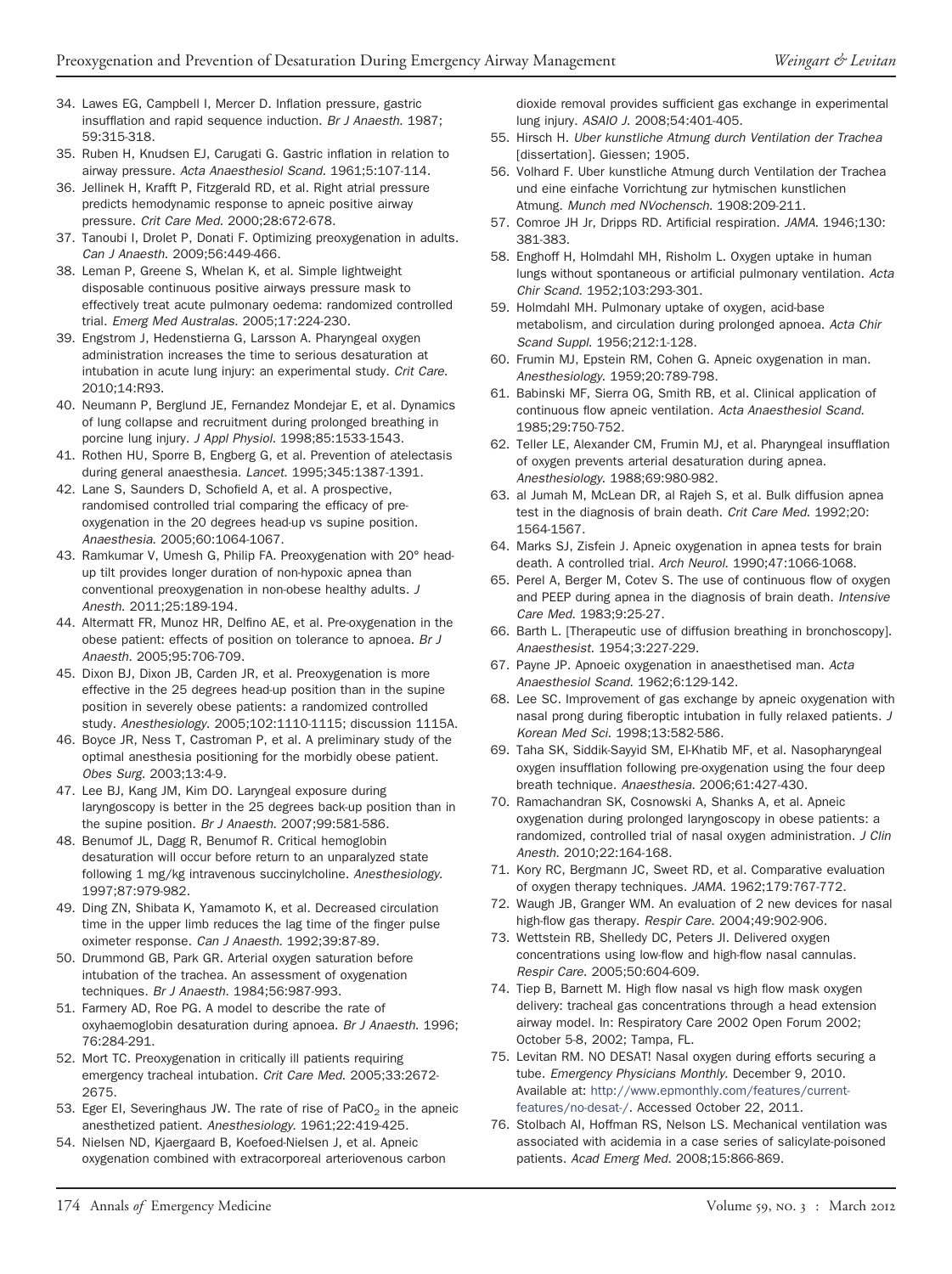- <span id="page-10-0"></span>77. Aufderheide TP, Lurie KG. Death by hyperventilation: a common and life-threatening problem during cardiopulmonary resuscitation. *Crit Care Med*. 2004;32:S345-351.
- <span id="page-10-1"></span>78. von Goedecke A, Voelckel WG, Wenzel V, et al. Mechanical versus manual ventilation via a face mask during the induction of anesthesia: a prospective, randomized, crossover study. *Anesth Analg*. 2004;98:260-263.
- 79. von Goedecke A, Wenzel V, Hormann C, et al. Effects of face mask ventilation in apneic patients with a resuscitation ventilator in comparison with a bag-valve-mask. *J Emerg Med*. 2006;30:63-67.
- <span id="page-10-2"></span>80. von Goedecke A, Wagner-Berger HG, Stadlbauer KH, et al. Effects of decreasing peak flow rate on stomach inflation during bagvalve-mask ventilation. *Resuscitation*. 2004;63:131-136.
- <span id="page-10-3"></span>81. Oddo M, Feihl F, Schaller MD, et al. Management of mechanical ventilation in acute severe asthma: practical aspects. *Intensive Care Med*. 2006;32:501-510.
- <span id="page-10-4"></span>82. Collins JS, Lemmens HJ, Brodsky JB, et al. Laryngoscopy and morbid obesity: a comparison of the "sniff" and "ramped" positions. *Obes Surg*. 2004;14:1171-1175.
- 83. Levitan RM, Mechem CC, Ochroch EA, et al. Head-elevated laryngoscopy position: improving laryngeal exposure during laryngoscopy by increasing head elevation. *Ann Emerg Med*. 2003;41:322-330.
- <span id="page-10-5"></span>84. Ellis DY, Harris T, Zideman D. Cricoid pressure in emergency department rapid sequence tracheal intubations: a risk-benefit analysis. *Ann Emerg Med*. 2007;50:653-665.
- <span id="page-10-6"></span>85. Brimacombe JR, Berry AM. Cricoid pressure. *Can J Anaesth*. 1997;44:414-425.
- 86. Petito SP, Russell WJ. The prevention of gastric inflation—a neglected benefit of cricoid pressure. *Anaesth Intensive Care*. 1988;16:139-143.
- <span id="page-10-7"></span>87. Smith KJ, Dobranowski J, Yip G, et al. Cricoid pressure displaces the esophagus: an observational study using magnetic resonance imaging. *Anesthesiology*. 2003;99:60-64.
- 88. Smith KJ, Ladak S, Choi PT, et al. The cricoid cartilage and the esophagus are not aligned in close to half of adult patients. *Can J Anaesth*. 2002;49:503-507.
- 89. Allman KG. The effect of cricoid pressure application on airway patency. *J Clin Anesth*. 1995;7:197-199.
- 90. Hartsilver EL, Vanner RG. Airway obstruction with cricoid pressure. *Anaesthesia*. 2000;55:208-211.
- 91. Hocking G, Roberts FL, Thew ME. Airway obstruction with cricoid pressure and lateral tilt. *Anaesthesia*. 2001;56:825-828.
- 92. Saghaei M, Masoodifar M. The pressor response and airway effects of cricoid pressure during induction of general anesthesia. *Anesth Analg*. 2001;93:787-790.
- 93. Mac GPJH, Ball DR. The effect of cricoid pressure on the cricoid cartilage and vocal cords: an endoscopic study in anaesthetised patients. *Anaesthesia*. 2000;55:263-268.
- 94. Palmer JH, Yentis SM. Cricoid pressure application to awake volunteers: discomfort cannot be used to indicate appropriate force. *Can J Anaesth*. 2005;52:114-115.
- <span id="page-10-8"></span>95. Taha SK, El-Khatib MF, Baraka AS, et al. Effect of suxamethonium vs rocuronium on onset of oxygen desaturation during apnoea following rapid sequence induction. *Anaesthesia*. 2010;65:358-361.
- <span id="page-10-9"></span>96. Tang L, Li S, Huang S, et al. Desaturation following rapid sequence induction using succinylcholine versus rocuronium in overweight patients. *Acta Anaesthesiol Scand*. 2011;55:203-208.
- <span id="page-10-10"></span>97. Perry JJ, Lee JS, Sillberg VA, et al. Rocuronium versus succinylcholine for rapid sequence induction intubation. *Cochrane Database Syst Rev*. 2008;(2):CD002788.